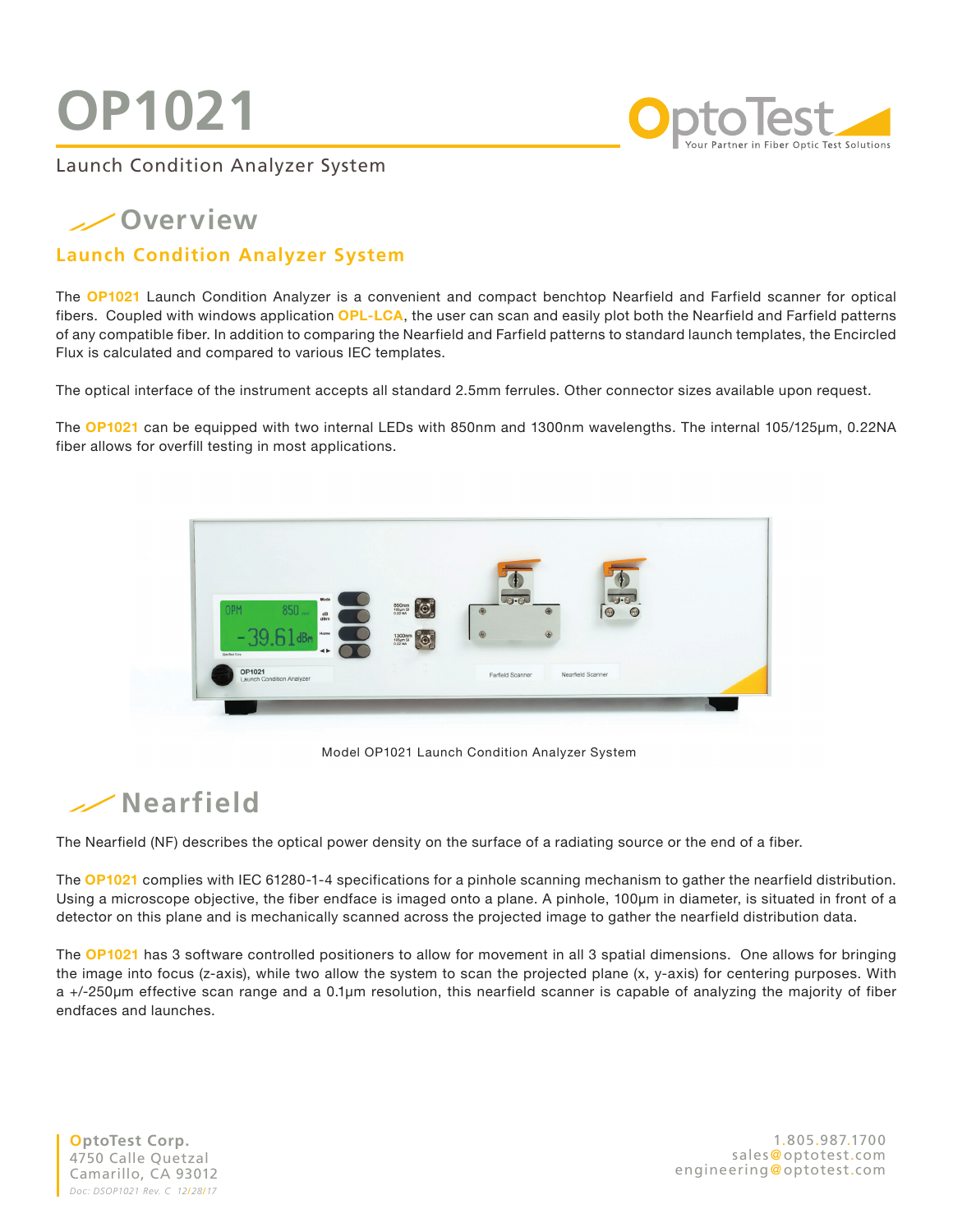**OP1021**

**O**ptoTest

### Launch Condition Analyzer System

## **Farfield**

The **OP1021** conforms to the standards specified in TIA-455-177-B Technique 1 for measuring numerical aperture from the farfield plot. The farfield scan in the **OP1021** is performed by moving a 100µm core fiber along the semicircular arc formed by rotating the normal ray to the input fiber endface in a radial motion. The receiver is a 100/250µm fiber that is placed approximately 5cm from the endface of the input fiber and can be rotated from -0.5 radians to +0.5 radians about the radial center.

The farfield scan illustrates the farfield profile of a fiber. For multimode fibers, a farfield scan will yield the numerical aperture given the fiber being measured is overfilled.

For single mode fibers, the mode field diameter can be measured from the farfield profile. The mode field diameter measurement is performed in accordance with **TIA/EIA-455-191A** and **IEC 60793-1-45**. The **OP1021** uses the direct farfield method to obtain the farfield profile, which is the reference test method for mode field diameter. An MFD measurement is instrumental in the development and qualification of single mode fiber.

## **Key Features**

- **OPL-LCA** is the companion software to the **OP1021** Launch Condition Analyzer. It controls all aspects for the farfield and nearfield scan and offers templates for nearfield/farfield launch as well as encircled flux.
- Displays the nearfield or farfield plot in a user friendly graph.
- User defined step size for both Nearfield and Farfield actuators allowing the user further control of the scan resolution and scan duration.
- **•** Data exportation into an Excel spreadsheet for further data analysis.
- Quick chart printing directly from **OPL-LCA**.
- Encircled flux calculations with the ability to load encircled flux templates for various launch condition specifications.
- Mode field diameter is measured via the direct farfield measurement technique.